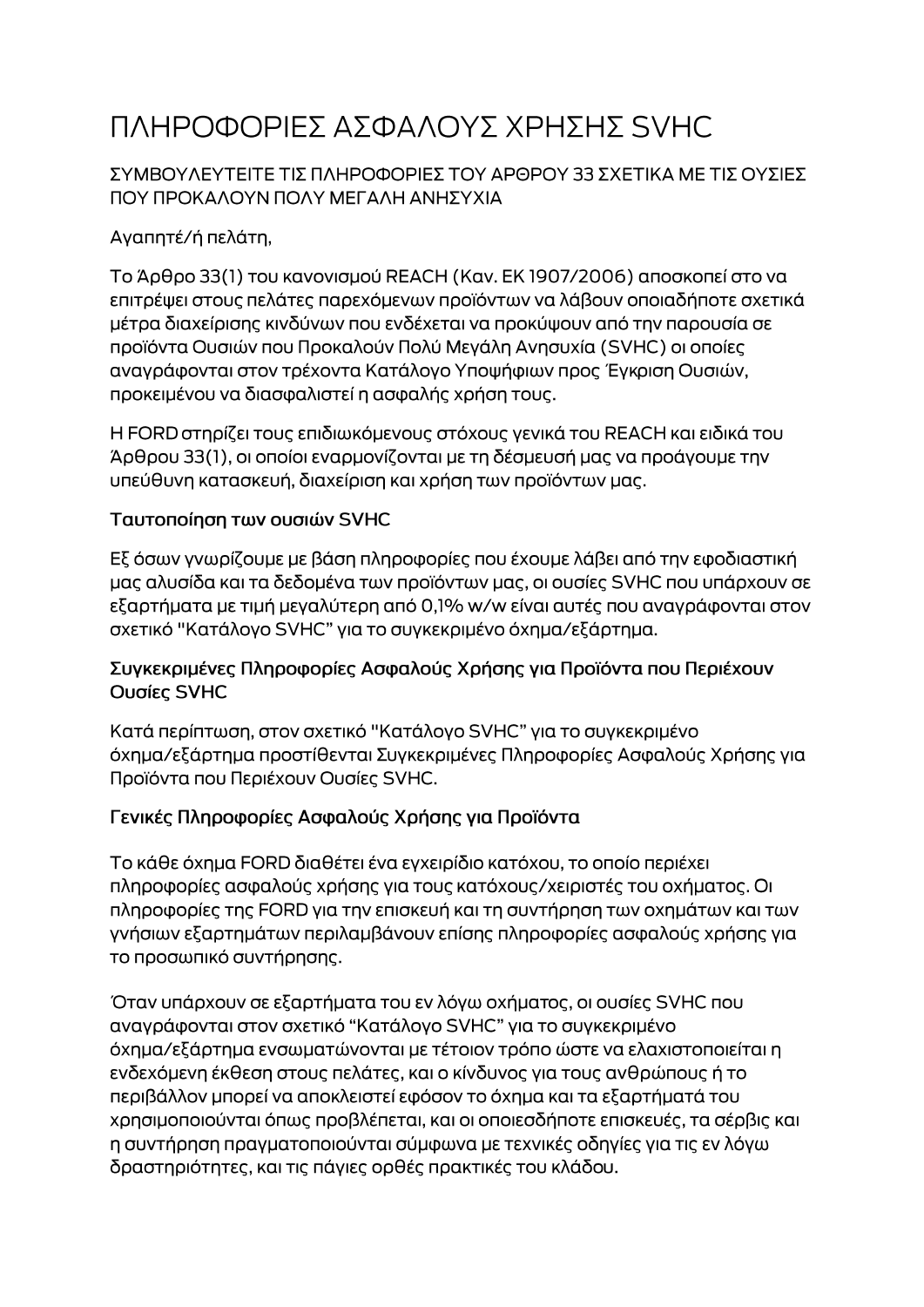Ένα όχημα που βρίσκεται στο τέλος του κύκλου ζωής του πρέπει να απορρίπτεται νόμιμα στην Ευρωπαϊκή Ένωση σε Εξουσιοδοτημένη Εγκατάσταση Επεξεργασίας (ΑΤΕ). Τα εξαρτήματα του οχήματος πρέπει να απορρίπτονται σύμφωνα με την κατά τόπο ισχύουσα νομοθεσία και τις οδηγίες της τοπικής αρχής.

# **Movτέλο: Ford Connect**

Κατάλογος SVHC βασισμένος στον κατάλογο υποψήφιων ουσιών του Ευρωπαϊκού Οργανισμού Χημικών Προϊόντων την 1η Ιανουαρίου 2022

Συγκεκριμένες Πληροφορίες Ασφαλούς Χρήσης για Προϊόντα που Περιέχουν Ουσίες SVHC

Δεν απαιτούνται συγκεκριμένες πληροφορίες ασφαλούς χρήσης – εφαρμόστε τις Γενικές Πληροφορίες Ασφαλούς Χρήσης για Προϊόντα

| <b>Commodity</b>                                                        | <b>REACH SVHCs</b>                                                 |
|-------------------------------------------------------------------------|--------------------------------------------------------------------|
| <b>A/C Compressor</b>                                                   | Diboron-trioxide[1303-86-2]                                        |
|                                                                         | Lead[7439-92-1]                                                    |
| A/C Lines, Receiver Drier and<br><b>Accumulator</b>                     | Lead[7439-92-1]                                                    |
| <b>ABS/ESC Module</b>                                                   | Lead[7439-92-1]                                                    |
| <b>Accessories</b>                                                      | 1,2-Dimethoxyethane[110-71-4]                                      |
|                                                                         | C,C'-azodi(formamide)[123-77-3]                                    |
|                                                                         | Lead[7439-92-1]                                                    |
| <b>Active Grille Shutter</b>                                            | Lead[7439-92-1]                                                    |
| <b>Adaptive Cruise Control</b>                                          | Lead[7439-92-1]                                                    |
| <b>AIS - Air Cleaner and Low Pressure</b><br><b>Ducts</b>               | Lead[7439-92-1]                                                    |
| <b>Alternator</b>                                                       | Lead[7439-92-1]                                                    |
| Antenna                                                                 | Lead[7439-92-1]                                                    |
| Appliques (Pillar, Decklid, Roof)                                       | Lead[7439-92-1]                                                    |
| <b>Audio and Navigation Head Units</b>                                  | Lead[7439-92-1]                                                    |
| <b>Badges</b>                                                           | Tris(nonylphenyl)phosphite[26523-78-4]                             |
| <b>Battery</b>                                                          | Lead[7439-92-1]                                                    |
| <b>Body Structure - Dash and Cowl</b>                                   | C,C'-azodi(formamide)[123-77-3]                                    |
| <b>Body Structure - Die-Cut Sealers</b>                                 | 2-(2H-Benzotriazol-2-yl)-4,6-ditertpentylphenol[25973-<br>$55-1$ ] |
| <b>Body Structure - Floor Pan - Front</b><br><b>Floor and Side Sill</b> | 2-(2H-Benzotriazol-2-yl)-4,6-ditertpentylphenol[25973-<br>$55-1$ ] |
|                                                                         | Lead[7439-92-1]                                                    |
|                                                                         | Refractory ceramic fibres[142844-00-6]                             |
| Body Structure - Floor Pan - Rear Floor                                 | Lead[7439-92-1]                                                    |
| <b>Body Structure - Package Tray</b>                                    | Lead[7439-92-1]                                                    |
| <b>Brake Actuation</b>                                                  | C,C'-azodi(formamide)[123-77-3]                                    |
|                                                                         | Lead[7439-92-1]                                                    |
| <b>Brake Tubes and Hoses</b>                                            | Lead[7439-92-1]                                                    |
| <b>Brakes - Caliper &amp; Anchor Brkt Assy</b><br>(Front, Rear)         | 2-Methylimidazole[693-98-1]                                        |
|                                                                         | Lead[7439-92-1]                                                    |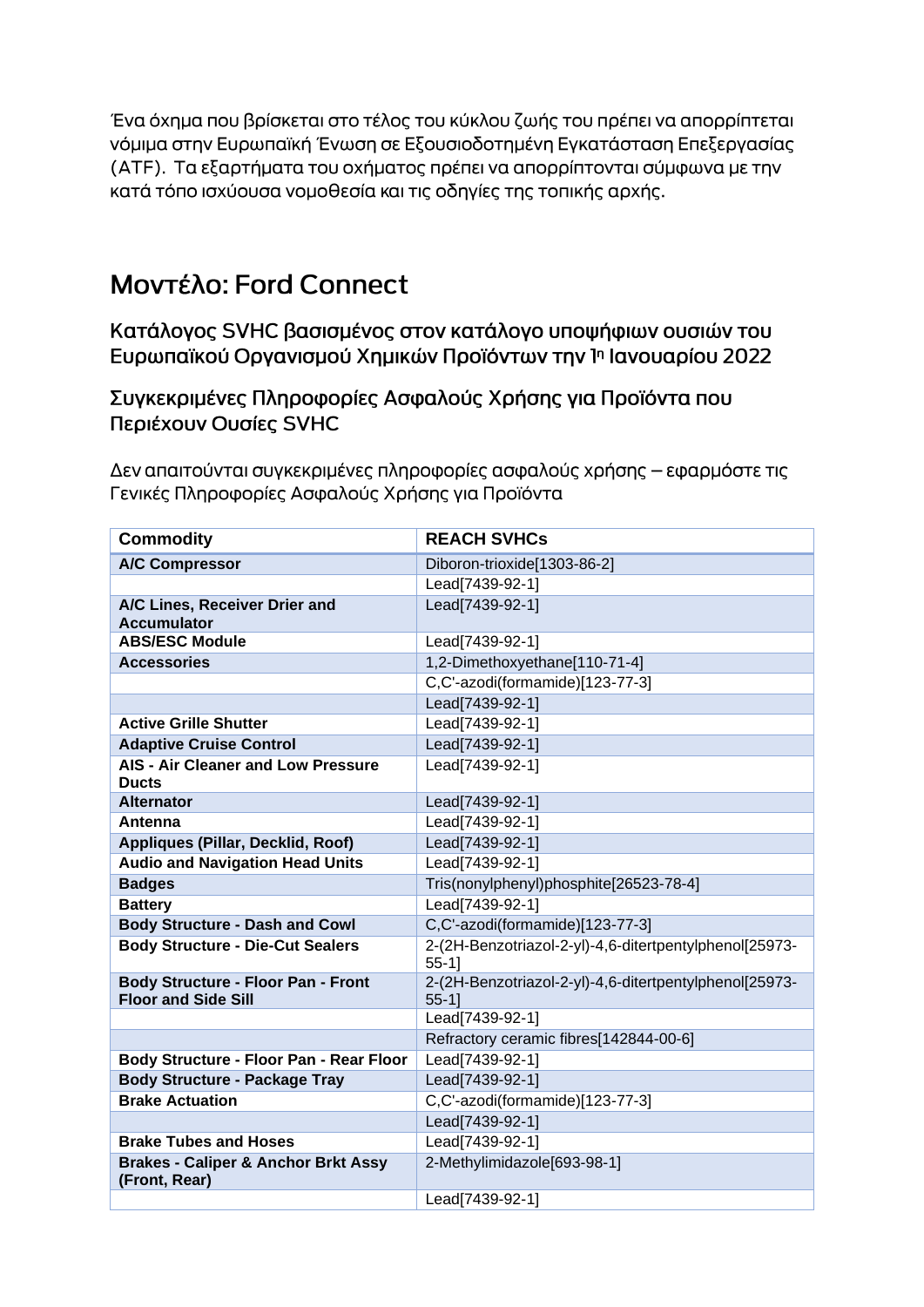| <b>CHMSL</b>                                                  | Lead[7439-92-1]                                         |
|---------------------------------------------------------------|---------------------------------------------------------|
| <b>Combined Sensing Module</b>                                | Lead[7439-92-1]                                         |
| <b>Control Arm and Bushing Assembly</b>                       | Imidazolidine-2-thione[96-45-7]                         |
|                                                               | Lead[7439-92-1]                                         |
| <b>Cooling Fans</b>                                           | Lead[7439-92-1]                                         |
| <b>Cooling Hoses &amp; Bottles</b>                            | Lead[7439-92-1]                                         |
| <b>EDS Wiring Assembly &amp; Components</b>                   | 2-(2H-Benzotriazol-2-yl)-4,6-ditertpentylphenol[25973-  |
|                                                               | $55-1$ ]                                                |
|                                                               | Boric acid[10043-35-3]                                  |
|                                                               | Hexahydromethylphthalic-anhydride[25550-51-0]           |
|                                                               | Lead[7439-92-1]                                         |
| <b>EGR System (Gas/Diesel)</b>                                | Lead[7439-92-1]                                         |
| <b>Electro/Mechanical Devices</b>                             | Lead[7439-92-1]                                         |
| <b>Electro/Mechanical Devices - Security</b>                  | Lead[7439-92-1]                                         |
| <b>Electronic Modules - Displays</b>                          | Lead[7439-92-1]                                         |
| <b>Electronic Modules - SYNC</b>                              | 2-Methylimidazole[693-98-1]                             |
|                                                               | Lead[7439-92-1]                                         |
| <b>Engine Covers and Badges</b>                               | Lead[7439-92-1]                                         |
| <b>Engine Sealing (Including head</b>                         | Lead[7439-92-1]                                         |
| gaskets)                                                      |                                                         |
| <b>Evaporator and Blower Assemby</b>                          | 2,4-Di-tert-butyl-6-(5-chlorobenzotriazol-2-            |
| (HVAC Module)                                                 | yl)phenol[3864-99-1]<br>C,C'-azodi(formamide)[123-77-3] |
|                                                               | Lead[7439-92-1]                                         |
| <b>Exhaust Cold End (Muffler &amp; Output</b>                 | Lead[7439-92-1]                                         |
| <b>Pipe Assembly)</b>                                         |                                                         |
| <b>FEAD</b>                                                   | Lead[7439-92-1]                                         |
| <b>Fixed Glass</b>                                            | Lead[7439-92-1]                                         |
| <b>Fixed Glass Roof</b>                                       | Lead[7439-92-1]                                         |
| <b>Front / Rear Door Trim</b>                                 | C,C'-azodi(formamide)[123-77-3]                         |
| <b>Fuel Injection</b>                                         | Lead[7439-92-1]                                         |
| <b>Fuel Lines</b>                                             | 2,4-Di-tert-butyl-6-(5-chlorobenzotriazol-2-            |
|                                                               | yl)phenol[3864-99-1]                                    |
|                                                               | Lead[7439-92-1]                                         |
| <b>Fuel Tanks</b>                                             | Lead[7439-92-1]                                         |
| <b>GOR and Radiator Support</b>                               | Lead[7439-92-1]                                         |
| Half Shaft(s)                                                 | Sodium borate, decahydrate[1303-96-4]                   |
| <b>Headlamp / Side Marker</b>                                 | Lead[7439-92-1]                                         |
| <b>Headliner / Sunvisor</b>                                   | Lead[7439-92-1]                                         |
| I/S Mirror                                                    | Lead[7439-92-1]                                         |
| <b>Instrument Cluster</b>                                     | Lead[7439-92-1]                                         |
| <b>Interior Lighting</b>                                      | Lead[7439-92-1]                                         |
| <b>IP Finish Panels/Registers</b>                             | 2,4-Di-tert-butyl-6-(5-chlorobenzotriazol-2-            |
|                                                               | yl)phenol[3864-99-1]                                    |
|                                                               | Tris(nonylphenyl)phosphite[26523-78-4]                  |
| Knuckle (Front, Rear)<br>Latches - Hood, Decklid and Liftgate | Lead[7439-92-1]<br>Imidazolidine-2-thione[96-45-7]      |
| <b>Latches</b>                                                |                                                         |
|                                                               | Lead[7439-92-1]                                         |
| Latches - Side Door/Latch Mini Module                         | Lead[7439-92-1]                                         |
| <b>Locks</b>                                                  | 1,2-Dimethoxyethane[110-71-4]                           |
|                                                               | 1-Methyl-2-pyrrolidone[872-50-4]                        |
|                                                               | Lead[7439-92-1]                                         |
| <b>Luggage and Interior Cargo</b>                             | Imidazolidine-2-thione[96-45-7]                         |
| <b>Management/Covers</b>                                      |                                                         |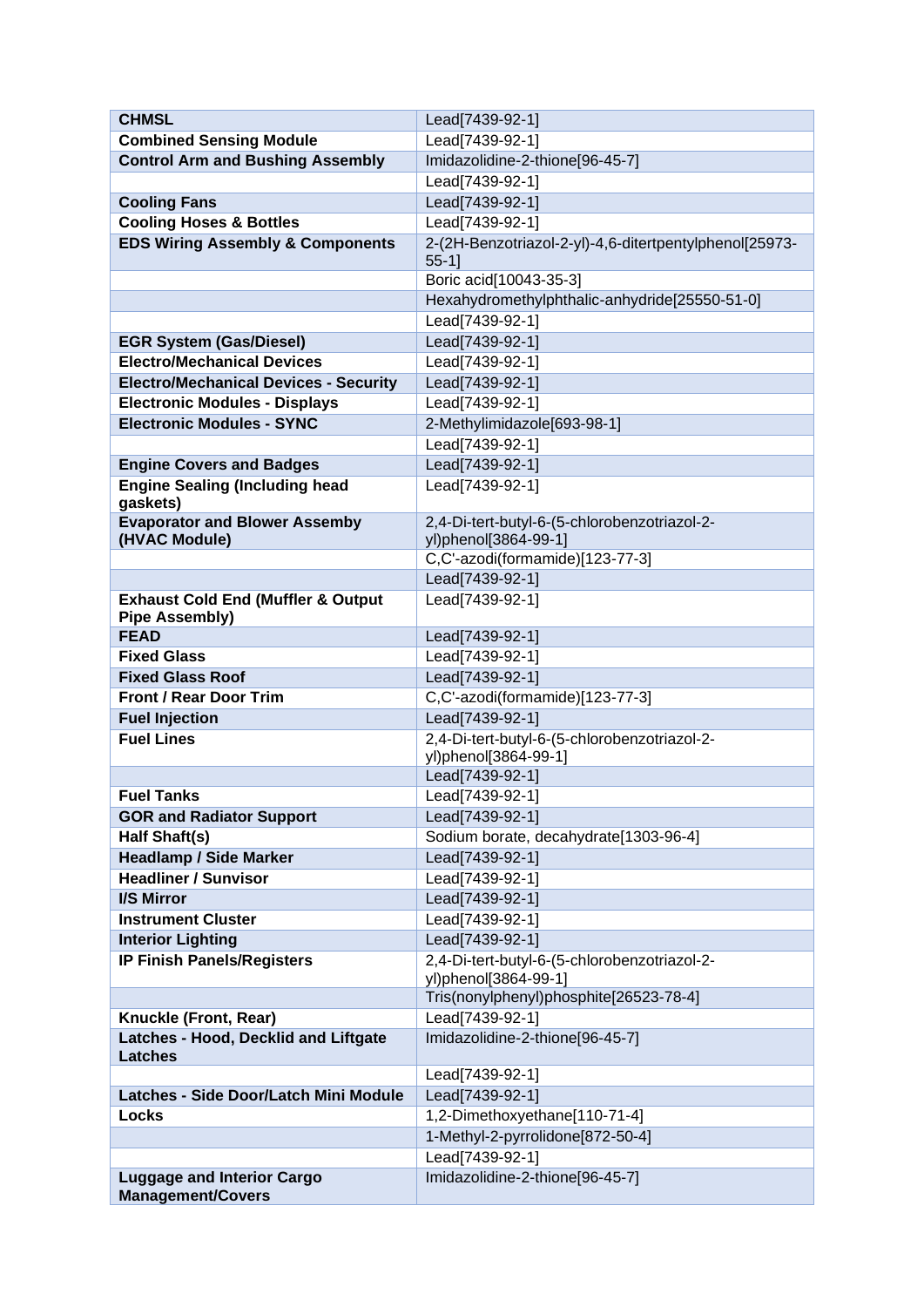|                                                   | Tris(nonylphenyl)phosphite[26523-78-4]                 |
|---------------------------------------------------|--------------------------------------------------------|
| <b>Mirrors</b>                                    | 6,6'-Di-tert-butyl-2,2'-methylenedi-p-cresol[119-47-1] |
|                                                   | C,C'-azodi(formamide)[123-77-3]                        |
|                                                   | Lead[7439-92-1]                                        |
| <b>Park Assist</b>                                | Lead[7439-92-1]                                        |
| <b>PATS Transceiver</b>                           | Lead[7439-92-1]                                        |
| <b>PCV System</b>                                 | Imidazolidine-2-thione[96-45-7]                        |
| <b>Pedal Box</b>                                  | Lead[7439-92-1]                                        |
| <b>Powertrain Control Module (PCM/EEC/</b>        | 4,4'-Isopropylidenediphenol[80-05-7]                   |
| ECM)                                              |                                                        |
|                                                   | Lead[7439-92-1]                                        |
| <b>PT Mounts</b>                                  | Lead[7439-92-1]                                        |
| <b>PT Sensors</b>                                 | Lead[7439-92-1]                                        |
| <b>Rain and Daylight Sensor</b>                   | 1,3,5-Tris(oxiranylmethyl)-1,3,5-triazine-             |
|                                                   | 2,4,6(1H,3H,5H)-trione[2451-62-9]                      |
| <b>Restraint Electronics</b>                      | Lead[7439-92-1]                                        |
| <b>Seat Belts (Front and Rear)</b>                | 6,6'-Di-tert-butyl-2,2'-methylenedi-p-cresol[119-47-1] |
|                                                   | Disodium-octaborate[12008-41-2]                        |
|                                                   | Lead[7439-92-1]                                        |
| <b>Seats - Foam - Cut and Sew</b>                 | Boric acid[10043-35-3]                                 |
|                                                   | C,C'-azodi(formamide)[123-77-3]                        |
| Seats - JIT                                       | Lead[7439-92-1]                                        |
|                                                   | C,C'-azodi(formamide)[123-77-3]                        |
|                                                   | Lead[7439-92-1]                                        |
| <b>Seats - Structures</b>                         | C,C'-azodi(formamide)[123-77-3]                        |
| <b>Shifter Cables/Brackets - Auto</b>             | Lead[7439-92-1]                                        |
|                                                   | Diboron-trioxide[1303-86-2]<br>Lead[7439-92-1]         |
| <b>Shock Absorbers</b>                            | Lead[7439-92-1]                                        |
| <b>Side and Rear Vision (BLIS)</b>                | Lead[7439-92-1]                                        |
| <b>Sliding Door Mechanism</b>                     | Lead[7439-92-1]                                        |
| <b>Smart Junction Box &amp; Body Control</b>      | Lead[7439-92-1]                                        |
| <b>Module (SPDJB)</b>                             |                                                        |
| <b>Spare Wheel Winch</b>                          | Lead[7439-92-1]                                        |
| <b>Steering Column</b>                            | Lead[7439-92-1]                                        |
| <b>Steering Gear and Linkage</b>                  | Lead[7439-92-1]                                        |
| <b>Steering Wheel, Drive Air Bag</b>              | Alkanes, C14-17, chloro[85535-85-9]                    |
|                                                   | Lead[7439-92-1]                                        |
| <b>Switches - General Use</b>                     | Lead[7439-92-1]                                        |
|                                                   | Octamethylcyclotetrasiloxane[556-67-2]                 |
| <b>Switches - Headlamp. Window &amp; Door</b>     | 4,4'-Isopropylidenediphenol[80-05-7]                   |
|                                                   | Lead[7439-92-1]                                        |
| <b>Switches - Steering Column</b>                 | 4,4'-Isopropylidenediphenol[80-05-7]                   |
| <b>Taillamp / Redundant</b>                       | Lead[7439-92-1]                                        |
| <b>Temperature Sensors - Climate</b>              | 1,3,5-Tris(oxiranylmethyl)-1,3,5-triazine-             |
|                                                   | 2,4,6(1H,3H,5H)-trione[2451-62-9]                      |
|                                                   | Lead[7439-92-1]                                        |
| <b>Tires</b>                                      | Lead[7439-92-1]                                        |
| <b>TMK and Tools</b>                              | Imidazolidine-2-thione[96-45-7]                        |
|                                                   | Lead[7439-92-1]                                        |
| <b>TPMS</b>                                       | Lead[7439-92-1]                                        |
| <b>Transmission - Manual</b>                      | Lead[7439-92-1]                                        |
| Transmission (Auto) - Lines/Tubes (Oil<br>Cooler) | Lead[7439-92-1]                                        |
| <b>Transmission Mounted - Oil Cooler</b>          | Lead[7439-92-1]                                        |